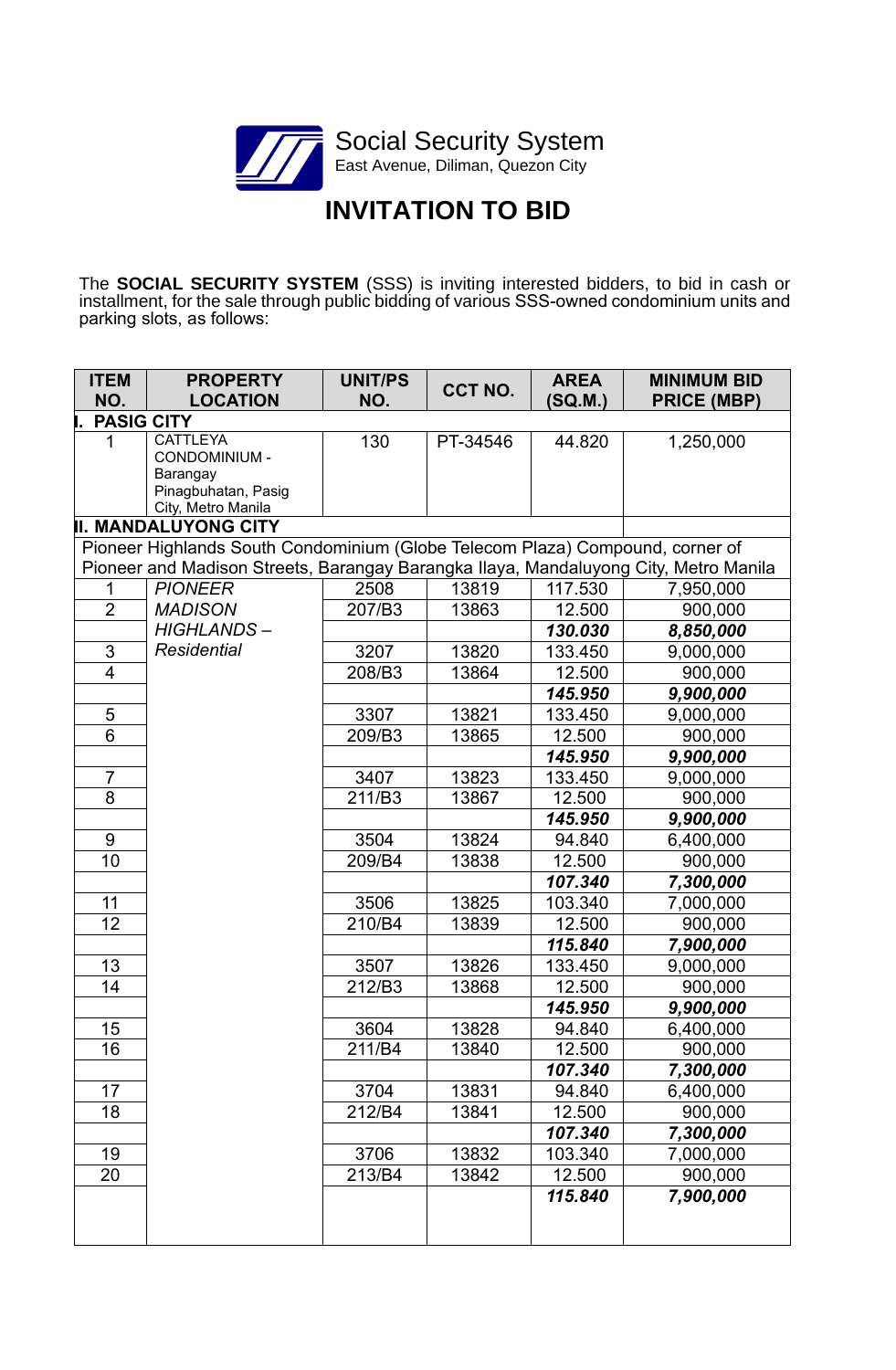| 21       | <b>PIONEER</b>      | 3904             | 13834 | 94.840  | 6,400,000             |
|----------|---------------------|------------------|-------|---------|-----------------------|
| 22       | <b>MADISON</b>      | 214/B4           | 13843 | 12.500  | 900,000               |
|          | <b>HIGHLANDS-</b>   |                  |       | 107.340 | 7,300,000             |
|          | Residential         |                  |       |         |                       |
| 23       | <b>PIONEER WEST</b> | 906              | 13797 | 122.900 | 7,800,000             |
| 24       | <b>HIGHLANDS-</b>   | 155/B3           | 13845 | 12.500  | 900,000               |
|          | <b>Residential</b>  |                  |       | 135.400 | 8,700,000             |
| 25       |                     | 2011             | 13798 | 134.830 | 9,100,000             |
| 26       |                     | 156/B3           | 13846 | 12.500  | 900,000               |
|          |                     |                  |       | 147.330 | 10,000,000            |
| 27       |                     | 2211             | 13799 | 134.830 | 9,100,000             |
| 28       |                     | 157/B3           | 13847 | 12.500  | 900,000               |
|          |                     |                  |       | 147.330 | 10,000,000            |
| 29       |                     | 2306             | 13800 | 122.900 | 8,300,000             |
| 30       |                     | 158/B3           | 13848 | 12.500  | 900,000               |
|          |                     |                  |       | 135.400 | 9,200,000             |
| 31       |                     | 2311             | 13801 | 134.830 | 9,100,000             |
| 32       |                     | 159/B3           | 13849 | 12.500  | 900,000               |
|          |                     |                  |       | 147.330 | 10,000,000            |
| 33       |                     | 2411             | 13802 | 134.830 | 9,100,000             |
| 34       |                     | 160/B3           | 13850 | 12.500  | 900,000               |
|          |                     |                  |       | 147.330 | 10,000,000            |
| 35       |                     | 2506             | 13803 | 122.900 | 8,300,000             |
| 36       |                     | 161/B3           | 13851 | 12.500  | 900,000               |
|          |                     |                  |       | 135.400 | 9,200,000             |
| 37       |                     | 2706             | 13806 | 122.900 | 8,300,000             |
| 38       |                     | 164/B3           | 13854 | 12.500  | 900,000               |
|          |                     |                  |       | 135.400 | 9,200,000             |
| 39       |                     | 2811             | 13807 | 134.830 | 9,100,000             |
| 40       |                     | 165/B3           | 13855 | 12.500  | 900,000               |
|          |                     |                  |       | 147.330 | 10,000,000            |
| 41       |                     | 2911             | 13808 | 134.830 | 9,100,000             |
| 42       |                     | 166/B3           | 13856 | 12.500  | 900,000               |
|          |                     |                  |       | 147.330 | 10,000,000            |
| 43       |                     | 3009             | 13809 | 134.830 | 9,100,000             |
| 44       |                     | 167/B3           | 13857 | 12.500  | 900,000               |
|          |                     |                  |       | 147.330 | 10,000,000            |
| 45       |                     | 3109             | 13810 | 134.830 | 9,100,000             |
| 46       |                     | 168/B3           | 13858 | 12.500  | 900,000               |
|          |                     |                  |       | 147.330 | 10,000,000            |
| 47       |                     | 3601             | 13812 | 226.850 | 15,300,000            |
| 48       |                     | 170/B3           | 13860 | 12.500  | 900,000               |
|          |                     |                  |       | 239.350 | 16,200,000            |
| 49       |                     | 3704             | 13814 | 200.270 | 13,500,000            |
| 50       |                     | 172/B3           | 13862 | 12.500  | 900,000               |
|          |                     |                  |       | 212.770 | 14,400,000            |
| 51       |                     | 3801             | 13815 | 384.180 | 25,900,000            |
| 52       |                     | 256/B3           | 13874 | 12.500  | 900,000               |
|          |                     |                  |       | 396.680 | 26,800,000            |
| 53<br>54 |                     | 3803             | 13817 | 340.160 | 22,900,000            |
|          |                     | 258/B3           | 13876 | 12.500  | 900,000               |
|          |                     |                  |       | 352.660 | 23,800,000            |
| 55       |                     | 3804<br>B3/178-A | 13818 | 436.560 | 29,400,000            |
| 56       |                     |                  | 18845 | 12.500  | 900,000<br>30,300,000 |
|          |                     |                  |       | 449.060 |                       |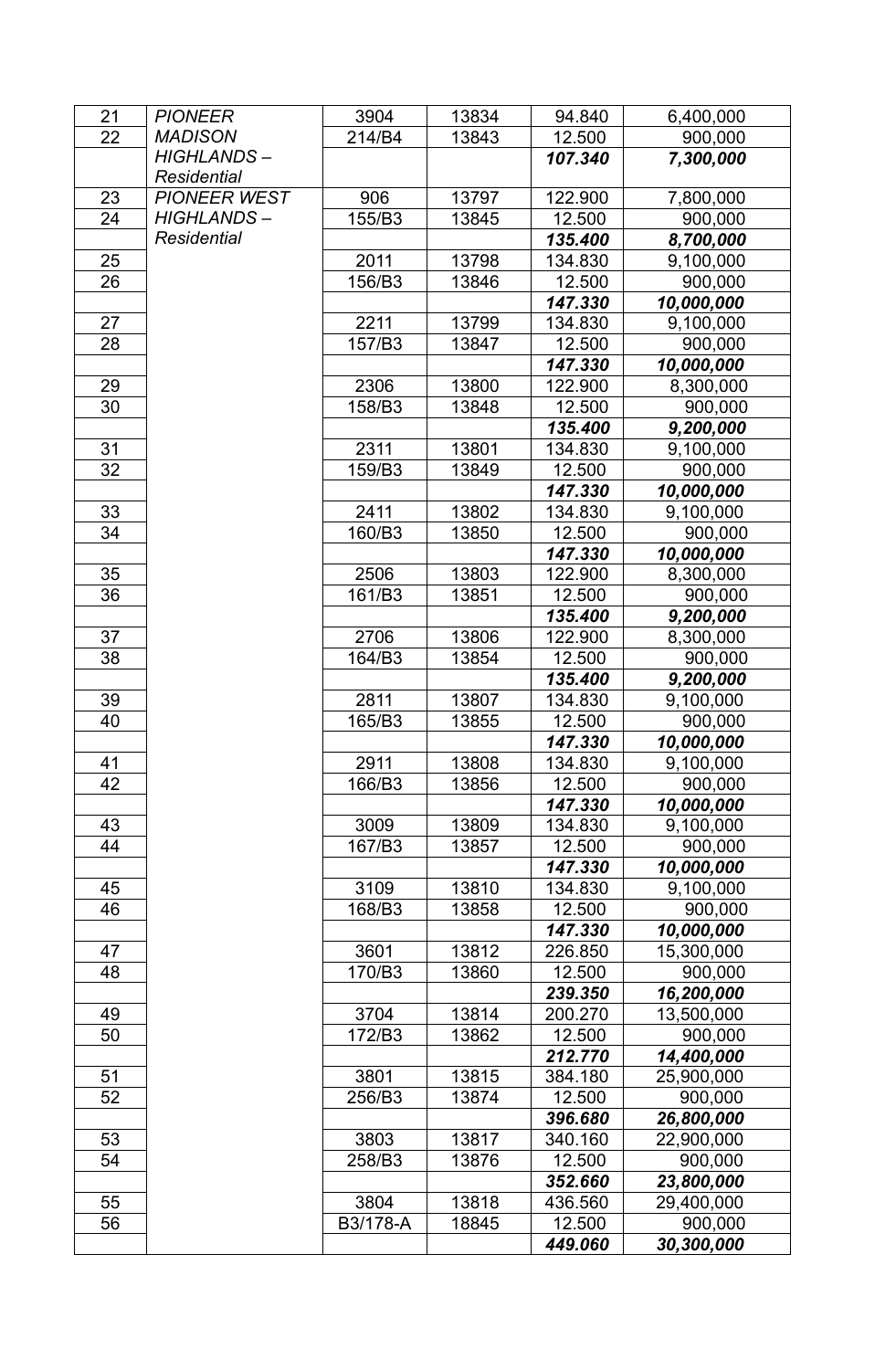| 57                      | <b>PIONEER</b>                                                                        | 605               | 14285  | 90.200  | 7,100,000  |
|-------------------------|---------------------------------------------------------------------------------------|-------------------|--------|---------|------------|
| 58                      | <b>CORPORATE</b>                                                                      | 114/B1            | 14299  | 12.500  | 900,000    |
|                         | <b>CENTER-Office</b>                                                                  |                   |        | 102.700 | 8,000,000  |
| 59                      |                                                                                       | 606               | 14286  | 102.460 | 8,050,000  |
| 60                      |                                                                                       | 152/B1            | 14306  | 12.500  | 900,000    |
|                         |                                                                                       |                   |        | 114.960 | 8,950,000  |
| 61                      |                                                                                       | 607               | 14287  | 133.110 | 10,450,000 |
| 62                      |                                                                                       | 127/B1            | 14302  | 12.500  | 900,000    |
|                         |                                                                                       |                   |        | 145.610 | 11,350,000 |
| 63                      |                                                                                       | 609               | 14289  | 147.540 | 11,600,000 |
| 64                      |                                                                                       | 120/B1            | 14308  | 12.500  | 900,000    |
|                         |                                                                                       |                   |        | 160.040 | 12,500,000 |
| 65                      |                                                                                       | 610               | 14290  | 102.940 | 8,100,000  |
| 66                      |                                                                                       | 151/B1            | 14305  | 12.500  | 900,000    |
|                         |                                                                                       |                   |        | 115.440 | 9,000,000  |
| 67                      |                                                                                       | 617               | 14293  | 71.660  | 5,450,000  |
| 68                      |                                                                                       | 167/B1            | 14298  | 12.500  | 900,000    |
|                         |                                                                                       |                   |        | 84.160  | 6,350,000  |
| 69                      | <b>GLOBE TELECOM</b>                                                                  | 614               | 13791  | 119.750 | 9,400,000  |
| 70                      | PLAZA-Office                                                                          | 021/B1            | 13880  | 12.500  | 900,000    |
|                         |                                                                                       |                   |        | 132.250 | 10,300,000 |
| 71                      |                                                                                       | 619               | 13793  |         | 8,550,000  |
|                         |                                                                                       |                   |        | 108.950 |            |
| 72                      |                                                                                       | 014/B2            | 13878  | 12.500  | 900,000    |
|                         |                                                                                       |                   |        | 121.450 | 9,450,000  |
| 73                      |                                                                                       | 814               | 14280  | 119.750 | 9,400,000  |
| 74                      |                                                                                       | 136/B2            | 14296  | 12.500  | 900,000    |
|                         |                                                                                       |                   |        | 132.250 | 10,300,000 |
| 75                      |                                                                                       | 815               | 13792  | 123.160 | 9,650,000  |
| 76                      |                                                                                       | 113/B2            | 13879  | 12.500  | 900,000    |
|                         |                                                                                       |                   |        | 135.660 | 10,550,000 |
| 77                      |                                                                                       | 819               | 14281  | 108.950 | 8,550,000  |
| 78                      |                                                                                       | 037/B2            | 14294  | 12.500  | 900,000    |
|                         |                                                                                       |                   |        | 121.450 | 9,450,000  |
|                         | <b>III. PRYCE TOWER DAVAO</b>                                                         |                   |        |         |            |
|                         | Pryce Business Park, Barangay 19 (Poblacion) Bajada District, Davao City, Province of |                   |        |         |            |
|                         | Davao Del Sur                                                                         |                   |        |         |            |
| 1                       | Commercial                                                                            | PH <sub>2A</sub>  | CT 636 | 245.920 | 20,300,000 |
| $\overline{2}$          |                                                                                       | PH <sub>2B</sub>  | CT 637 | 261.350 | 21,600,000 |
| 3                       |                                                                                       | PH <sub>2C</sub>  | CT 638 | 208.700 | 17,250,000 |
| $\overline{\mathbf{4}}$ |                                                                                       | PH <sub>2D</sub>  | CT 639 | 249.290 | 20,600,000 |
| $\overline{5}$          |                                                                                       | PH <sub>1</sub> A | CT 640 | 245.920 | 20,300,000 |
| $\overline{6}$          |                                                                                       | Suite 102         | CT 571 | 116.150 | 8,950,000  |
| $\overline{7}$          |                                                                                       | Suite 76          | CT 573 | 117.360 | 9,050,000  |
| 8                       |                                                                                       | Suite 73          | CT 574 | 120.210 | 9,300,000  |
| $\boldsymbol{9}$        |                                                                                       | Suite 72          | CT 575 | 116.150 | 8,950,000  |
| 10                      | <b>Parking Slots</b>                                                                  | $LB - 1$          | CT635  | 13.470  | 800,000    |
| 11                      |                                                                                       | $LB - 2$          | CT634  | 13.800  | 850,000    |
| 12                      |                                                                                       | $LB - 3$          | CT633  | 13.800  | 850,000    |
| 13                      |                                                                                       | $LB - 4$          | CT632  | 12.170  | 750,000    |
| 14                      |                                                                                       | $LB - 5$          | CT631  | 12.170  | 750,000    |
| 15                      |                                                                                       | $LB - 6$          | CT630  | 12.170  | 750,000    |
| 16                      |                                                                                       | $LB - 7$          | CT629  | 12.500  | 750,000    |
| 17                      |                                                                                       | $LB-16$           | CT628  | 12.350  | 750,000    |
| 18                      |                                                                                       | $LB-17$           | CT627  | 13.000  | 800,000    |
| 19                      |                                                                                       | $LB-18$           | CT626  | 11.500  | 700,000    |
|                         |                                                                                       |                   |        |         |            |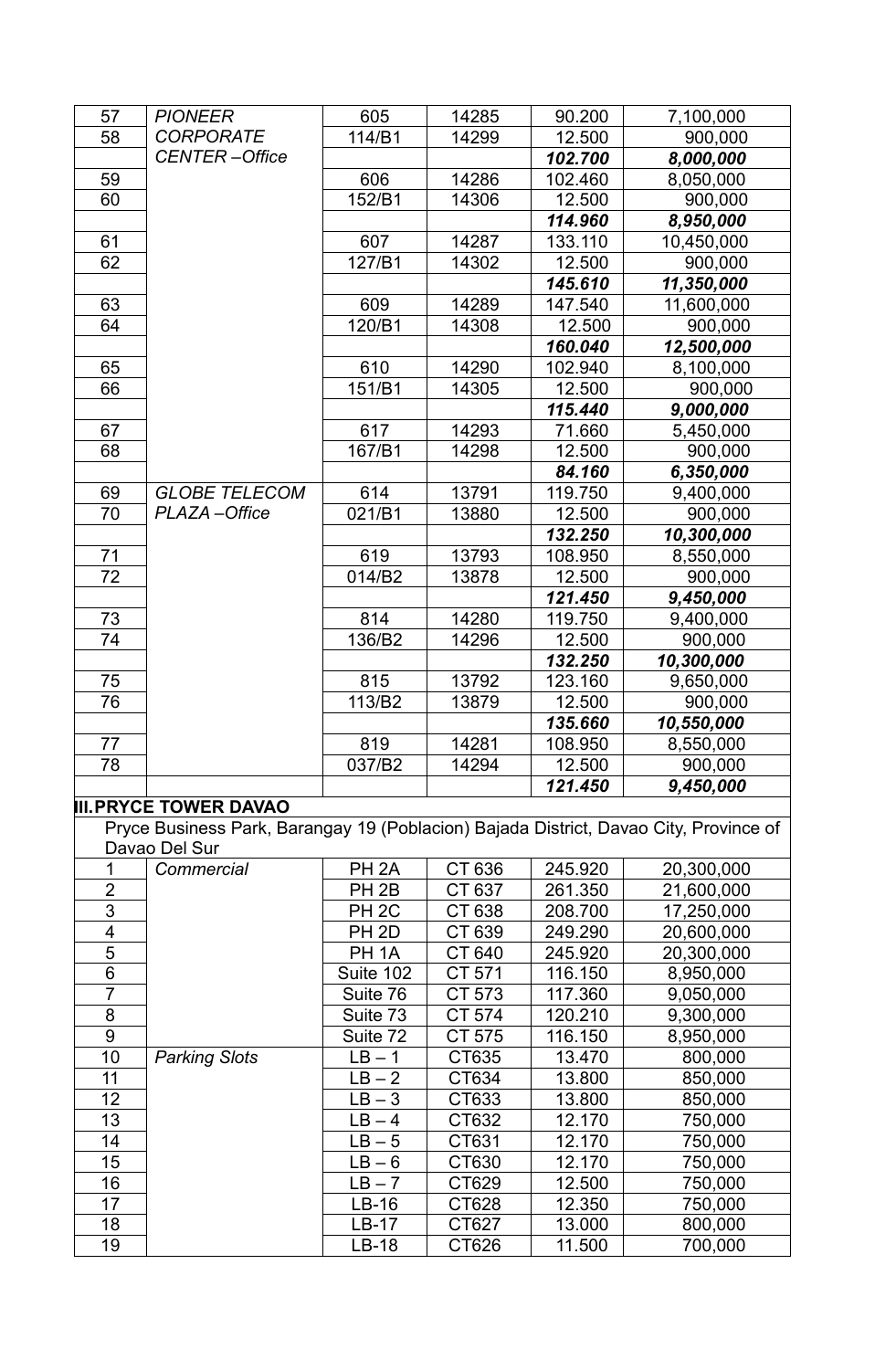| 20              | <b>Parking Slots</b>           | LB-19          | CT625                                           | 11.500  | 700,000   |
|-----------------|--------------------------------|----------------|-------------------------------------------------|---------|-----------|
| 21              |                                | <b>LB-20 A</b> | CT624                                           | 12.170  | 750,000   |
| 22              |                                | LB-21 A        | CT623                                           | 12.170  | 750,000   |
| 23              |                                | <b>LB-22 A</b> | CT622                                           | 12.170  | 750,000   |
| 24              |                                | LB-23          | CT621                                           | 13.900  | 850,000   |
| 25              |                                | LB-24          | CT620                                           | 13.000  | 800,000   |
| 26              |                                | LB-25          | CT619                                           | 12.170  | 750,000   |
| 27              |                                | LB-26          | CT618                                           | 12.170  | 750,000   |
| 28              |                                | LB 52          | CT 608                                          | 11.950  | 700,000   |
| 29              |                                | <b>LB 51A</b>  | CT 609                                          | 11.950  | 700,000   |
| 30              |                                | <b>LB 45A</b>  | CT 610                                          | 12.190  | 750,000   |
| 31              |                                | LB 44          | CT 611                                          | 11.230  | 700,000   |
| 32              |                                | LB 39          | CT 612                                          | 12.170  | 750,000   |
| 33              |                                | LB 38          | CT 613                                          | 13.000  | 800,000   |
| 34              |                                | LB 37          | CT 614                                          | 13.000  | 800,000   |
| 35              |                                | LB 36          | CT 615                                          | 12.170  | 750,000   |
| 36              |                                | LB 35          | CT 616                                          | 12.170  | 750,000   |
| 37              |                                | LB 27          | CT 617                                          | 12.170  | 750,000   |
| 38              |                                | <b>LB-53A</b>  | CT607                                           | 11.960  | 700,000   |
| 39              |                                | LB-54          | CT606                                           | 11.960  | 700,000   |
| 40              |                                | <b>LB-55 A</b> | CT605                                           | 13.670  | 800,000   |
| 41              |                                | LB-56          | CT604                                           | 13.670  | 800,000   |
| 42              |                                | <b>LB-57 A</b> | CT603                                           | 13.670  | 800,000   |
| 43              |                                | LB-58          | CT602                                           | 13.670  | 800,000   |
| 44              |                                | <b>LB-59 A</b> | CT601                                           | 13.670  | 800,000   |
| 45              |                                | LB-60          | CT600                                           | 13.670  | 800,000   |
| 46              |                                | <b>LB-61 A</b> | CT599                                           | 12.170  | 750,000   |
| 47              |                                | LB-62          | CT598                                           | 12.170  | 750,000   |
| 48              |                                | <b>UB-20</b>   | CT597                                           | 11.500  | 700,000   |
| 49              |                                | <b>UB-21</b>   | CT596                                           | 13.000  | 800,000   |
| 50              |                                | <b>UB-22</b>   | CT595                                           | 13.000  | 800,000   |
| $\overline{51}$ |                                | $UB-23$        | CT594                                           | 14.200  | 850,000   |
| 52              |                                | <b>UB-24</b>   | CT593                                           | 14.200  | 850,000   |
| 53              |                                | <b>UB-25</b>   | CT592                                           | 12.170  | 750,000   |
| 54              |                                | <b>UB-26</b>   | CT591                                           | 12.170  | 750,000   |
| 55              |                                | <b>UB-27</b>   | CT590                                           | 12.170  | 750,000   |
| 56              |                                | <b>UB-29</b>   | CT589                                           | 14.150  | 850,000   |
| 57              |                                | <b>UB-30</b>   | CT588                                           | 17.000  | 1,000,000 |
| 58              |                                | <b>UB-31</b>   | CT587                                           | 13.850  | 850,000   |
| 59              |                                | <b>UB-32</b>   | CT586                                           | 13.600  | 800,000   |
| 60              |                                | <b>UB-33 A</b> | CT585                                           | 12.000  | 750,000   |
| 61              |                                | <b>UB-34</b>   | CT584                                           | 11.750  | 700,000   |
| 62              |                                | <b>UB-35</b>   | CT583                                           | 11.750  | 700,000   |
| 63              |                                | <b>UB-49A</b>  | CT582                                           | 12.170  | 750,000   |
| 64              |                                | <b>UB-50</b>   | CT581                                           | 12.170  | 750,000   |
| 65              |                                | <b>UB-52</b>   | CT580                                           | 12.170  | 750,000   |
| 66              |                                | <b>UB-53</b>   | CT579                                           | 11.400  | 700,000   |
| 67              |                                | <b>UB-54</b>   | CT578                                           | 12.860  | 800,000   |
| 68              |                                | GP-05          | CT577                                           | 11.500  | 700,000   |
| 69              |                                | GP-06          | CT576                                           | 11.500  | 700,000   |
|                 | <b>VI. PRYCE CENTER MAKATI</b> |                |                                                 |         |           |
|                 | Pryce Center Condominium,      |                | Barangay San Antonio, Makati City, Metro Manila |         |           |
|                 | Commercial                     | 503            | 69326                                           | 107.940 |           |
| 1               |                                | $\overline{2}$ |                                                 | 12.500  | 7,750,000 |
|                 |                                |                |                                                 | 120.440 |           |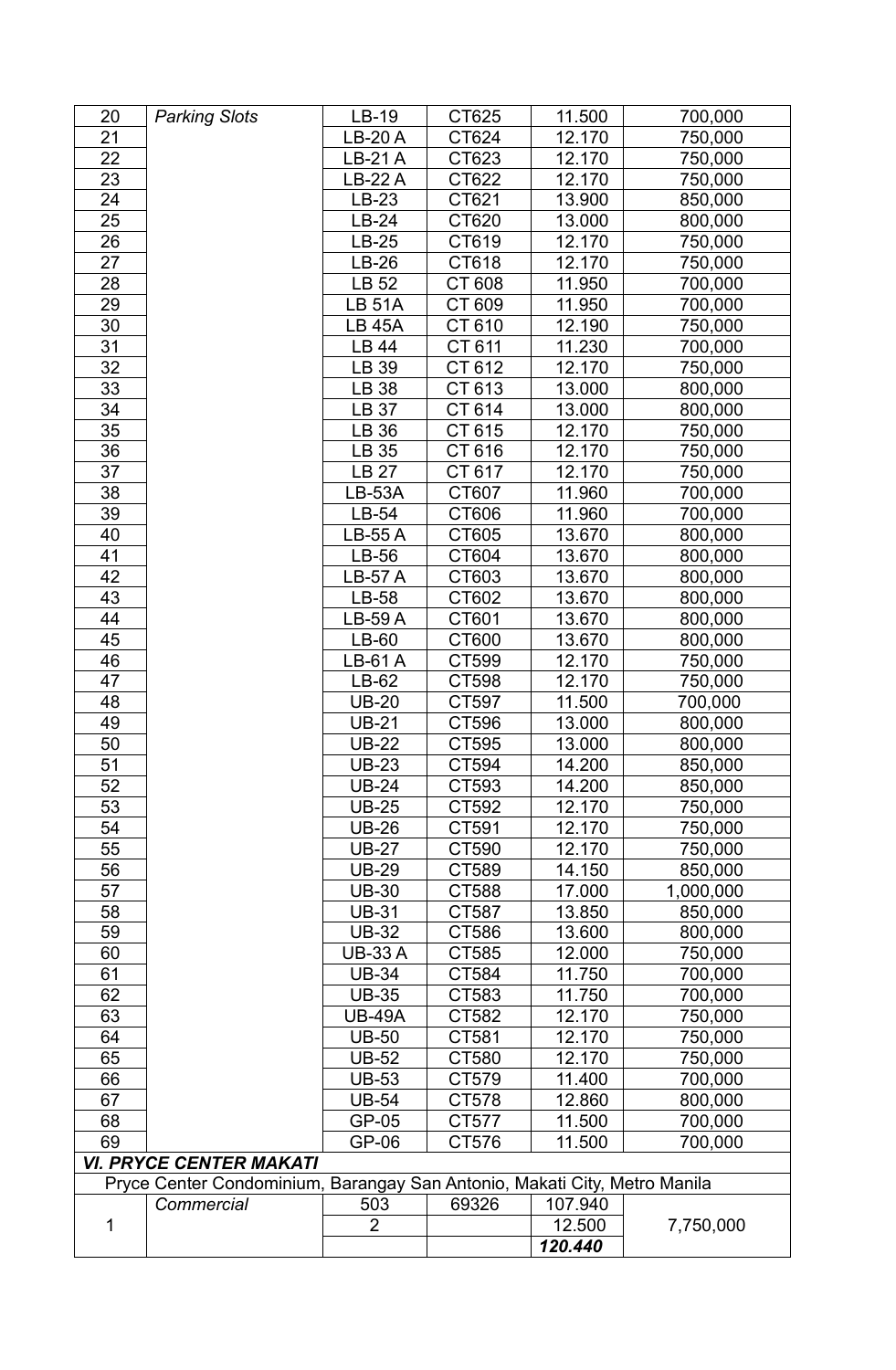|                                  | Commercial                                                       | 901  | 69327 | 110.095   |            |  |
|----------------------------------|------------------------------------------------------------------|------|-------|-----------|------------|--|
| $\overline{2}$                   |                                                                  | 13   |       | 12.500    | 7,850,000  |  |
|                                  |                                                                  |      |       | 120.595   |            |  |
|                                  |                                                                  | 902  | 69328 | 73.310    |            |  |
| 3                                |                                                                  | 14   |       | 12.500    | 5,550,000  |  |
|                                  |                                                                  |      |       | 85.810    |            |  |
|                                  |                                                                  | 903  | 69329 | 107.940   |            |  |
| 4                                |                                                                  | 6    |       | 12.500    | 7,750,000  |  |
|                                  |                                                                  |      |       | 120.440   |            |  |
|                                  |                                                                  | 1002 | 69335 | 73.310    |            |  |
| 5                                |                                                                  | 10   |       | 12.500    | 5,550,000  |  |
|                                  |                                                                  |      |       | 85.810    |            |  |
|                                  |                                                                  | 1003 | 69336 | 107.940   |            |  |
| 6                                |                                                                  | 11   |       | 12.500    | 7,750,000  |  |
|                                  |                                                                  |      |       | 120.440   |            |  |
|                                  |                                                                  | 1004 | 69337 | 123.860   |            |  |
| $\overline{7}$                   |                                                                  | 12   |       | 12.50     | 8,750,000  |  |
|                                  |                                                                  |      |       | 136.360   |            |  |
|                                  |                                                                  | 1005 | 69338 | 89.260    |            |  |
| 8                                |                                                                  | 3    |       | 12.500    | 6,550,000  |  |
|                                  |                                                                  |      |       | 101.760   |            |  |
|                                  | <b>V.RENAISSANCE TOWER</b>                                       |      |       |           |            |  |
| Renaissance Condominium, Meralco |                                                                  |      |       |           |            |  |
|                                  | Avenue, Ortigas Center, Barangay Ugong, Pasig City, Metro Manila |      |       |           |            |  |
|                                  | <b>Decidential</b>                                               | DH04 |       | $381$ GGN | 31 050 000 |  |

| Residential | PH04              |                  | 384.660 | 31,950,000 |
|-------------|-------------------|------------------|---------|------------|
|             | <b>PSG6&amp;7</b> | I PT<br>$-30683$ | 25.000  | 1,600,000  |
|             | Total             |                  | 409,660 | 33,550,000 |

## **TERMS OF SALE**

## **A. TERMS OF PAYMENTS**

#### For Cash Bid

Bid Deposit is at least ten percent (10%) of the Bid Price / Purchase Price and shall be paid upon submission of the Bid Form. Payment of Balance is within ten (10) working days from the Winning Bidder's receipt of the Deed of Absolute Sale (DOAS).

#### For Installment Bid

Bid Deposit is at least thirty percent (30%) of the Bid Price / Purchase Price and shall be paid upon submission of the Bid Form.

Payment of Balance: Maximum term of ten (10) years with an interest rate of nine percent (9%) p.a. on the balance. Monthly installment shall be computed on a declining balance method.

The Monthly Installment Payments shall be payable through the issuance of Post-Dated Checks (PDCs) within ten (10) working days from the Winning Bidder's receipt of Deed of Conditional Sale (DCS).

#### **B. Other terms and Conditions:**

Sale is on an "as-is, where-is" basis